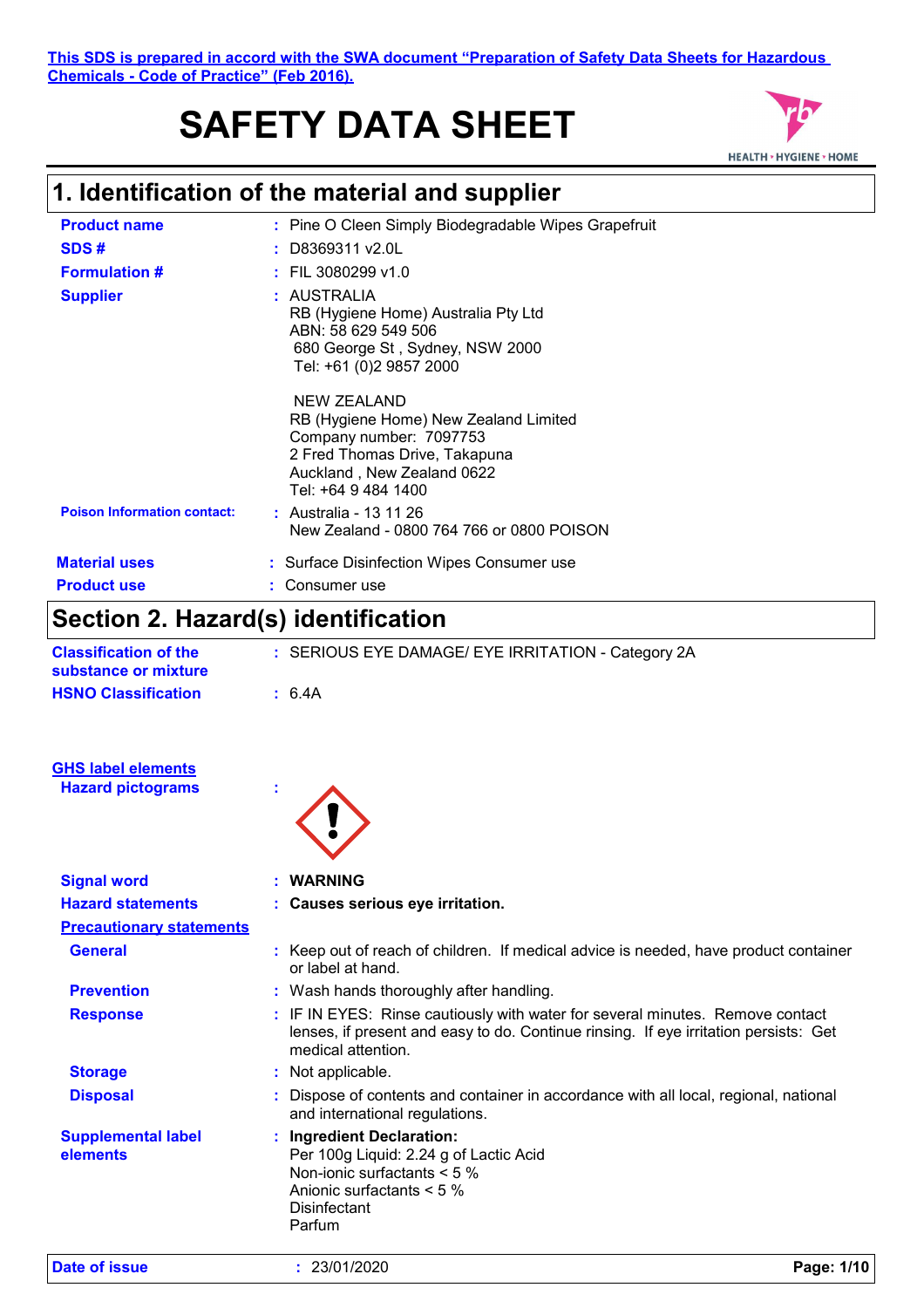### **Section 2. Hazard(s) identification**

**Recommendations :** No known significant effects or critical hazards.

**Other hazards which do not result in classification**

**:** None known.

### **Section 3. Composition and ingredient information**

**Substance/mixture :**

: Mixture

| <b>Ingredient name</b>                   | $%$ (w/w) | <b>CAS number</b> |
|------------------------------------------|-----------|-------------------|
| L-Lactic acid (2-hydroxy propionic acid) | ≤3        | 79-33-4           |
| ethanol                                  | ≤3        | 64-17-5           |
| Diethylene glycol monoethyl ether        | ≤3        | 111-90-0          |

 **Other Non-hazardous ingredients to 100%**

**Occupational exposure limits, if available, are listed in Section 8.**

### **Section 4. First aid measures**

#### **Description of necessary first aid measures**

| <b>Eye contact</b>  | : Immediately flush eyes with plenty of water, occasionally lifting the upper and lower<br>eyelids. Check for and remove any contact lenses. Continue to rinse for at least 10<br>minutes. Get medical attention.                                                                                                                                                                                                                                                                                                                                                                                                                                                                                                                                                                                                            |
|---------------------|------------------------------------------------------------------------------------------------------------------------------------------------------------------------------------------------------------------------------------------------------------------------------------------------------------------------------------------------------------------------------------------------------------------------------------------------------------------------------------------------------------------------------------------------------------------------------------------------------------------------------------------------------------------------------------------------------------------------------------------------------------------------------------------------------------------------------|
| <b>Inhalation</b>   | : Remove victim to fresh air and keep at rest in a position comfortable for breathing.<br>If not breathing, if breathing is irregular or if respiratory arrest occurs, provide<br>artificial respiration or oxygen by trained personnel. It may be dangerous to the<br>person providing aid to give mouth-to-mouth resuscitation. Get medical attention if<br>adverse health effects persist or are severe. If unconscious, place in recovery<br>position and get medical attention immediately. Maintain an open airway. Loosen<br>tight clothing such as a collar, tie, belt or waistband.                                                                                                                                                                                                                                 |
| <b>Skin contact</b> | : Flush contaminated skin with plenty of water. Remove contaminated clothing and<br>shoes. Get medical attention if symptoms occur. Wash clothing before reuse.<br>Clean shoes thoroughly before reuse.                                                                                                                                                                                                                                                                                                                                                                                                                                                                                                                                                                                                                      |
| <b>Ingestion</b>    | : Wash out mouth with water. Remove dentures if any. Remove victim to fresh air<br>and keep at rest in a position comfortable for breathing. If material has been<br>swallowed and the exposed person is conscious, give small quantities of water to<br>drink. Stop if the exposed person feels sick as vomiting may be dangerous. Do not<br>induce vomiting unless directed to do so by medical personnel. If vomiting occurs,<br>the head should be kept low so that vomit does not enter the lungs. Get medical<br>attention if adverse health effects persist or are severe. Never give anything by<br>mouth to an unconscious person. If unconscious, place in recovery position and get<br>medical attention immediately. Maintain an open airway. Loosen tight clothing such<br>as a collar, tie, belt or waistband. |

#### **Most important symptoms/effects, acute and delayed Inhalation :** No known significant effects or critical hazards. **Ingestion because the contract of the state of the state of the state of critical hazards. :** No known significant effects or critical hazards. **Skin contact :** No known significant effects or critical hazards. **Eye contact :** Causes serious eye irritation. **Over-exposure signs/symptoms Skin contact Inhalation :** No specific data. No specific data. **: Eye contact :** Adverse symptoms may include the following: pain or irritation watering redness **Potential acute health effects Date of issue 23/01/2020**

| Page: 2/10 |  |
|------------|--|
|------------|--|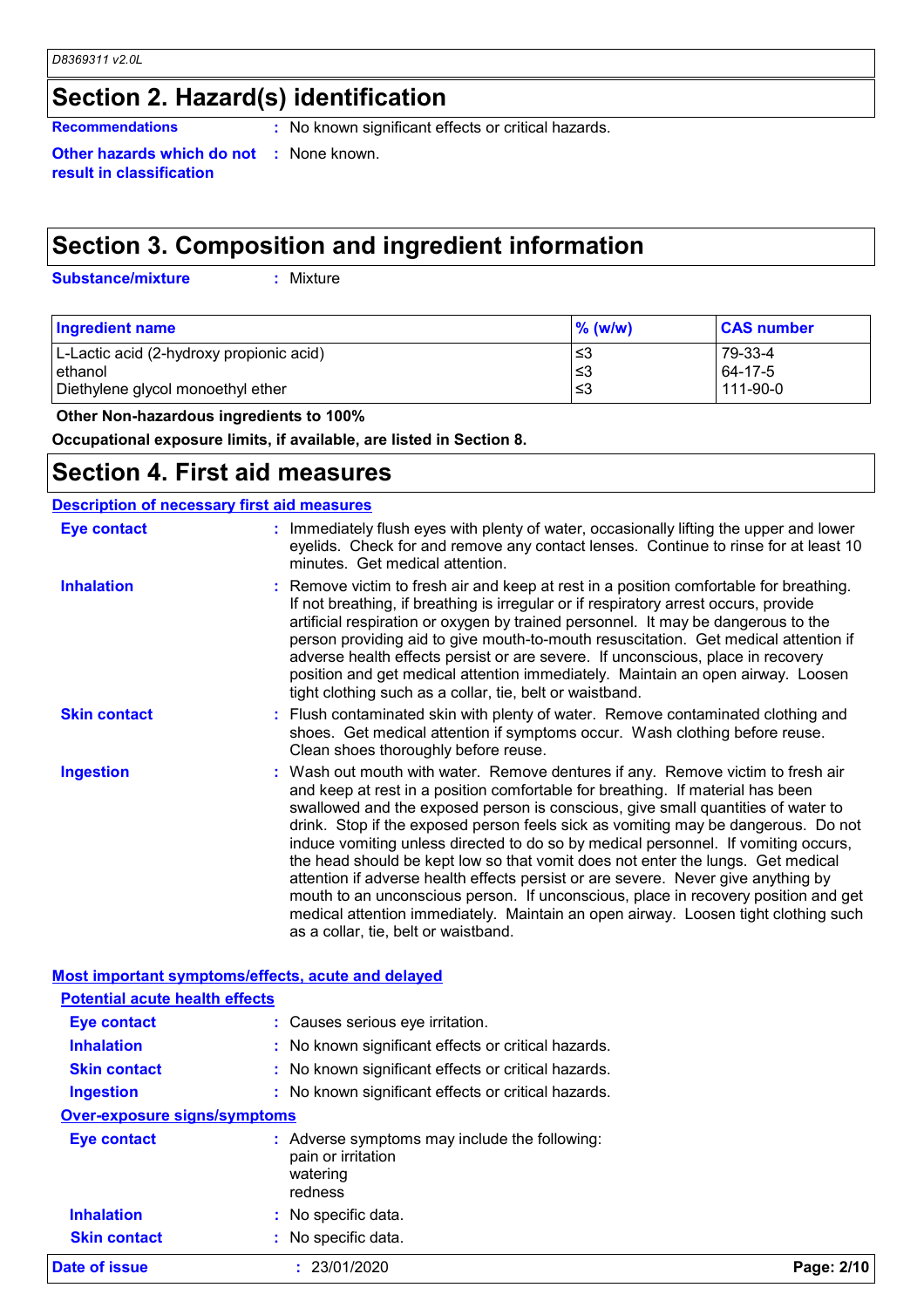### **Section 4. First aid measures**

| <b>Ingestion</b>                  | : No specific data.                                                                                                                                                           |  |
|-----------------------------------|-------------------------------------------------------------------------------------------------------------------------------------------------------------------------------|--|
|                                   | Indication of immediate medical attention and special treatment needed, if necessary                                                                                          |  |
| <b>Notes to physician</b>         | : Treat symptomatically. Contact poison treatment specialist immediately if large<br>quantities have been ingested or inhaled.                                                |  |
| <b>Specific treatments</b>        | : No specific treatment.                                                                                                                                                      |  |
| <b>Protection of first-aiders</b> | : No action shall be taken involving any personal risk or without suitable training. It<br>may be dangerous to the person providing aid to give mouth-to-mouth resuscitation. |  |

**See toxicological information (Section 11)**

| <b>Section 5. Fire-fighting measures</b>               |                                                                                                                                                                                                     |  |
|--------------------------------------------------------|-----------------------------------------------------------------------------------------------------------------------------------------------------------------------------------------------------|--|
| <b>Extinguishing media</b>                             |                                                                                                                                                                                                     |  |
| <b>Suitable extinguishing</b><br>media                 | : Use an extinguishing agent suitable for the surrounding fire.                                                                                                                                     |  |
| Unsuitable extinguishing<br>media                      | : None known.                                                                                                                                                                                       |  |
| <b>Specific hazards arising</b><br>from the chemical   | : No specific fire or explosion hazard.                                                                                                                                                             |  |
| <b>Hazardous thermal</b><br>decomposition products     | : Decomposition products may include the following materials:<br>carbon dioxide<br>carbon monoxide                                                                                                  |  |
| <b>Special protective actions</b><br>for fire-fighters | : Promptly isolate the scene by removing all persons from the vicinity of the incident if<br>there is a fire. No action shall be taken involving any personal risk or without<br>suitable training. |  |
| <b>Special protective actions</b><br>for fire-fighters | : Fire-fighters should wear appropriate protective equipment and self-contained<br>breathing apparatus (SCBA) with a full face-piece operated in positive pressure<br>mode.                         |  |

# **Section 6. Accidental release measures**

|                                                              | <b>Personal precautions, protective equipment and emergency procedures</b>                                                                                                                                                                                                                                                                                                        |
|--------------------------------------------------------------|-----------------------------------------------------------------------------------------------------------------------------------------------------------------------------------------------------------------------------------------------------------------------------------------------------------------------------------------------------------------------------------|
| For non-emergency<br>personnel                               | : No action shall be taken involving any personal risk or without suitable training.<br>Evacuate surrounding areas. Keep unnecessary and unprotected personnel from<br>entering. Do not touch or walk through spilled material. Provide adequate<br>ventilation. Wear appropriate respirator when ventilation is inadequate. Put on<br>appropriate personal protective equipment. |
|                                                              | For emergency responders : If specialized clothing is required to deal with the spillage, take note of any<br>information in Section 8 on suitable and unsuitable materials. See also the<br>information in "For non-emergency personnel".                                                                                                                                        |
| <b>Environmental precautions</b>                             | : Avoid dispersal of spilled material and runoff and contact with soil, waterways,<br>drains and sewers. Inform the relevant authorities if the product has caused<br>environmental pollution (sewers, waterways, soil or air).                                                                                                                                                   |
| <b>Methods and materials for containment and cleaning up</b> |                                                                                                                                                                                                                                                                                                                                                                                   |
| <b>Small spill</b>                                           | : Move containers from spill area. Avoid dust generation. Using a vacuum with<br>HEPA filter will reduce dust dispersal. Place spilled material in a designated,<br>labeled waste container. Dispose of via a licensed waste disposal contractor.                                                                                                                                 |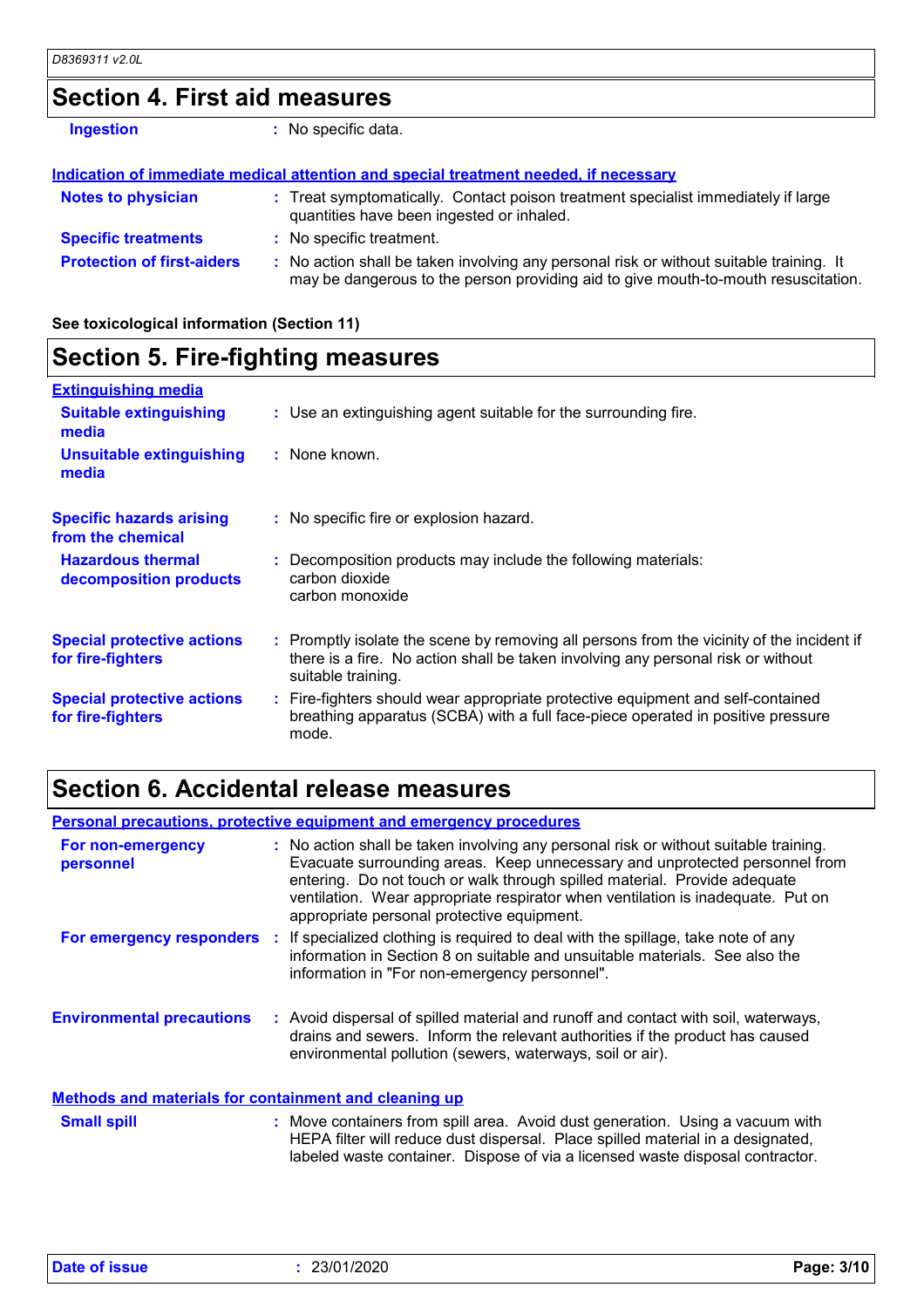### **Section 6. Accidental release measures**

| <b>Large spill</b><br>for waste disposal. | : Move containers from spill area. Approach release from upwind. Prevent entry into<br>sewers, water courses, basements or confined areas. Avoid dust generation. Do<br>not dry sweep. Vacuum dust with equipment fitted with a HEPA filter and place in a<br>closed, labeled waste container. Dispose of via a licensed waste disposal<br>contractor. Note: see Section 1 for emergency contact information and Section 13 |
|-------------------------------------------|-----------------------------------------------------------------------------------------------------------------------------------------------------------------------------------------------------------------------------------------------------------------------------------------------------------------------------------------------------------------------------------------------------------------------------|
|-------------------------------------------|-----------------------------------------------------------------------------------------------------------------------------------------------------------------------------------------------------------------------------------------------------------------------------------------------------------------------------------------------------------------------------------------------------------------------------|

**See Section 1 for emergency contact information.**

**See Section 8 for information on appropriate personal protective equipment.**

**See Section 13 for additional waste treatment information.**

### **Section 7. Handling and storage**

#### **Precautions for safe handling**

| <b>Protective measures</b>                                                       | : Put on appropriate personal protective equipment (see Section 8). Do not ingest.<br>Avoid contact with eyes, skin and clothing. Keep in the original container or an<br>approved alternative made from a compatible material, kept tightly closed when not<br>in use. Empty containers retain product residue and can be hazardous. Do not<br>reuse container.                                                                                                                                                                                                                   |
|----------------------------------------------------------------------------------|------------------------------------------------------------------------------------------------------------------------------------------------------------------------------------------------------------------------------------------------------------------------------------------------------------------------------------------------------------------------------------------------------------------------------------------------------------------------------------------------------------------------------------------------------------------------------------|
| <b>Advice on general</b><br>occupational hygiene                                 | : Eating, drinking and smoking should be prohibited in areas where this material is<br>handled, stored and processed. Workers should wash hands and face before<br>eating, drinking and smoking. Remove contaminated clothing and protective<br>equipment before entering eating areas. See also Section 8 for additional<br>information on hygiene measures.                                                                                                                                                                                                                      |
| <b>Conditions for safe storage,</b><br>including any<br><b>incompatibilities</b> | : Store in accordance with local regulations. Store in original container protected<br>from direct sunlight in a dry, cool and well-ventilated area, away from incompatible<br>materials (see Section 10) and food and drink. Keep container tightly closed and<br>sealed until ready for use. Containers that have been opened must be carefully<br>resealed and kept upright to prevent leakage. Do not store in unlabeled containers.<br>Use appropriate containment to avoid environmental contamination. See Section 10<br>for incompatible materials before handling or use. |

### **Section 8. Exposure controls and personal protection**

#### **Control parameters**

**Australia**

#### **Occupational exposure limits**

| <b>Ingredient name</b>                       | <b>Exposure limits</b>                                                                                                                                                                                                                                                                                          |
|----------------------------------------------|-----------------------------------------------------------------------------------------------------------------------------------------------------------------------------------------------------------------------------------------------------------------------------------------------------------------|
| ethanol<br>Diethylene glycol monoethyl ether | Safe Work Australia (Australia, 4/2018).<br>TWA: 1880 mg/m <sup>3</sup> 8 hours.<br>TWA: 1000 ppm 8 hours.<br>DFG MAC-values list (Germany, 7/2017).<br>PEAK: 100 mg/m <sup>3</sup> , 4 times per shift, 15 minutes. Form:<br>inhalable fraction<br>TWA: 50 mg/m <sup>3</sup> 8 hours. Form: inhalable fraction |

#### **New Zealand**

**Occupational exposure limits : No exposure standard allocated.**

| <b>Ingredient name</b> | <b>Exposure limits</b>                                                                                         |
|------------------------|----------------------------------------------------------------------------------------------------------------|
| l ethanol              | NZ HSWA 2015 (New Zealand, 11/2018).<br>WES-TWA: 1000 ppm 8 hours.<br>WES-TWA: 1880 mg/m <sup>3</sup> 8 hours. |

**Appropriate engineering controls**

**:** Good general ventilation should be sufficient to control worker exposure to airborne contaminants.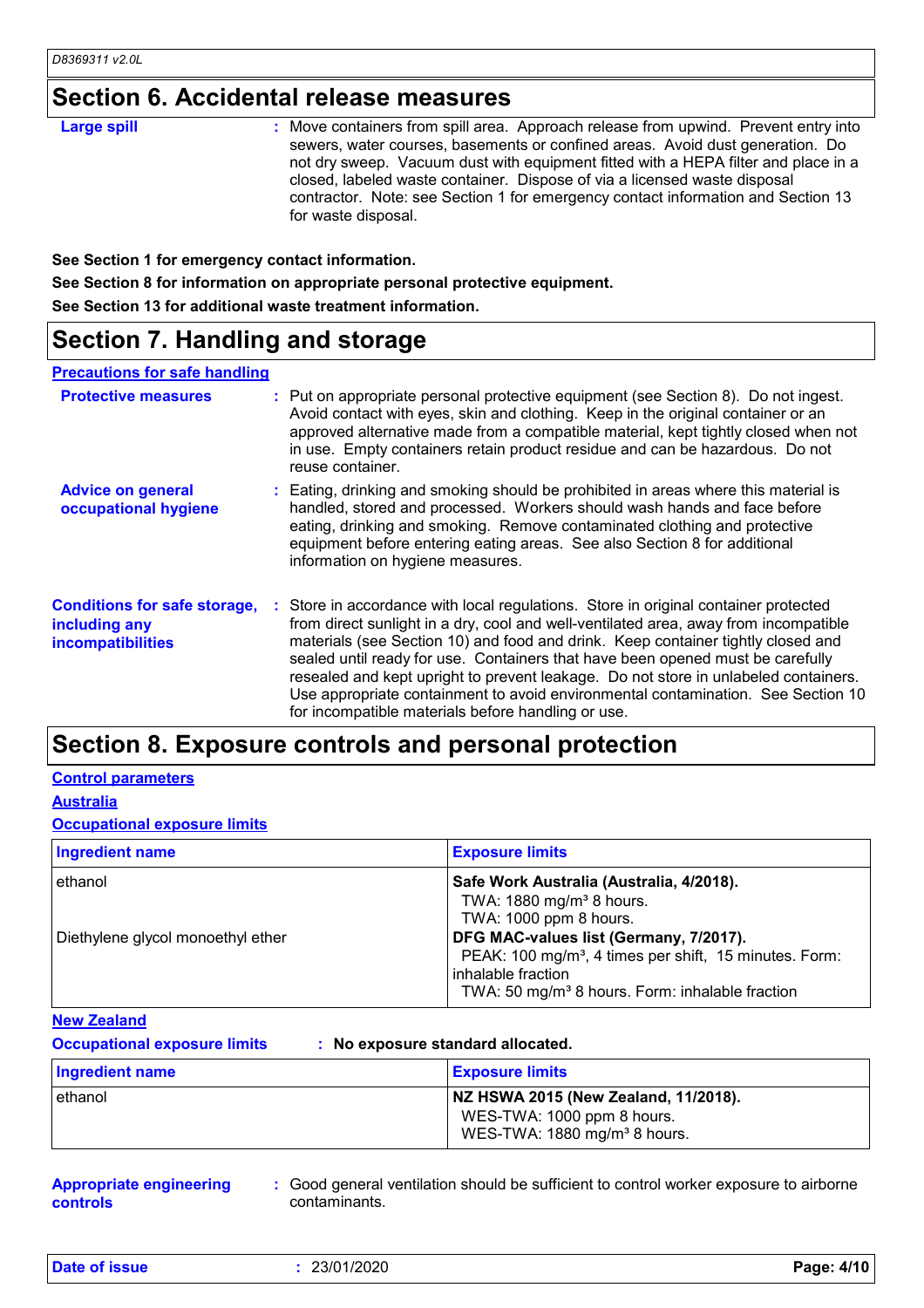### **Section 8. Exposure controls and personal protection**

| <b>Environmental exposure</b><br>controls | Emissions from ventilation or work process equipment should be checked to ensure<br>they comply with the requirements of environmental protection legislation. In some<br>cases, fume scrubbers, filters or engineering modifications to the process<br>equipment will be necessary to reduce emissions to acceptable levels.                                                                                                                                                                                                                                                                                             |
|-------------------------------------------|---------------------------------------------------------------------------------------------------------------------------------------------------------------------------------------------------------------------------------------------------------------------------------------------------------------------------------------------------------------------------------------------------------------------------------------------------------------------------------------------------------------------------------------------------------------------------------------------------------------------------|
| <b>Individual protection measures</b>     |                                                                                                                                                                                                                                                                                                                                                                                                                                                                                                                                                                                                                           |
| <b>Hygiene measures</b>                   | : Wash hands, forearms and face thoroughly after handling chemical products, before<br>eating, smoking and using the lavatory and at the end of the working period.<br>Appropriate techniques should be used to remove potentially contaminated clothing.<br>Wash contaminated clothing before reusing. Ensure that eyewash stations and<br>safety showers are close to the workstation location.                                                                                                                                                                                                                         |
| <b>Eye/face protection</b>                | Safety eyewear complying with an approved standard should be used when a risk<br>assessment indicates this is necessary to avoid exposure to liquid splashes, mists,<br>gases or dusts. If contact is possible, the following protection should be worn,<br>unless the assessment indicates a higher degree of protection: chemical splash<br>goggles.                                                                                                                                                                                                                                                                    |
| <b>Skin protection</b>                    |                                                                                                                                                                                                                                                                                                                                                                                                                                                                                                                                                                                                                           |
| <b>Hand protection</b>                    | : Chemical-resistant, impervious gloves complying with an approved standard should<br>be worn at all times when handling chemical products if a risk assessment indicates<br>this is necessary. Considering the parameters specified by the glove manufacturer,<br>check during use that the gloves are still retaining their protective properties. It<br>should be noted that the time to breakthrough for any glove material may be<br>different for different glove manufacturers. In the case of mixtures, consisting of<br>several substances, the protection time of the gloves cannot be accurately<br>estimated. |
| <b>Body protection</b>                    | : Personal protective equipment for the body should be selected based on the task<br>being performed and the risks involved and should be approved by a specialist<br>before handling this product.                                                                                                                                                                                                                                                                                                                                                                                                                       |
| <b>Other skin protection</b>              | : Appropriate footwear and any additional skin protection measures should be<br>selected based on the task being performed and the risks involved and should be<br>approved by a specialist before handling this product.                                                                                                                                                                                                                                                                                                                                                                                                 |
| <b>Respiratory protection</b>             | Based on the hazard and potential for exposure, select a respirator that meets the<br>appropriate standard or certification. Respirators must be used according to a<br>respiratory protection program to ensure proper fitting, training, and other important<br>aspects of use.                                                                                                                                                                                                                                                                                                                                         |

### **Section 9. Physical and chemical properties**

| <b>Appearance</b>                               |    |                                                           |
|-------------------------------------------------|----|-----------------------------------------------------------|
| <b>Physical state</b>                           |    | : Solid. [Wipes]                                          |
| <b>Color</b>                                    | t. | White.                                                    |
| Odor                                            |    | $:$ Fragrant.                                             |
| <b>Odor threshold</b>                           |    | Not determined.                                           |
| pH                                              |    | $: 2.01$ to 3[Conc. (% w/w): 100%] (Liquid concentrate)   |
|                                                 |    |                                                           |
| <b>Melting point</b>                            |    | $:$ Not available.                                        |
| <b>Boiling point</b>                            |    | $:$ Not available.                                        |
| <b>Flash point</b>                              |    | $:$ Not available.                                        |
| <b>Evaporation rate</b>                         |    | : Not determined                                          |
| <b>Flammability (solid, gas)</b>                |    | : Not determined                                          |
| Lower and upper explosive<br>(flammable) limits |    | : Not determined                                          |
| <b>Vapor pressure</b>                           |    | $:$ Not available.                                        |
| <b>Vapor density</b>                            |    | : Not determined                                          |
| <b>Relative density</b>                         |    | $: 1.01$ to 1.015(g/cm <sup>3</sup> )(Liquid concentrate) |
|                                                 |    |                                                           |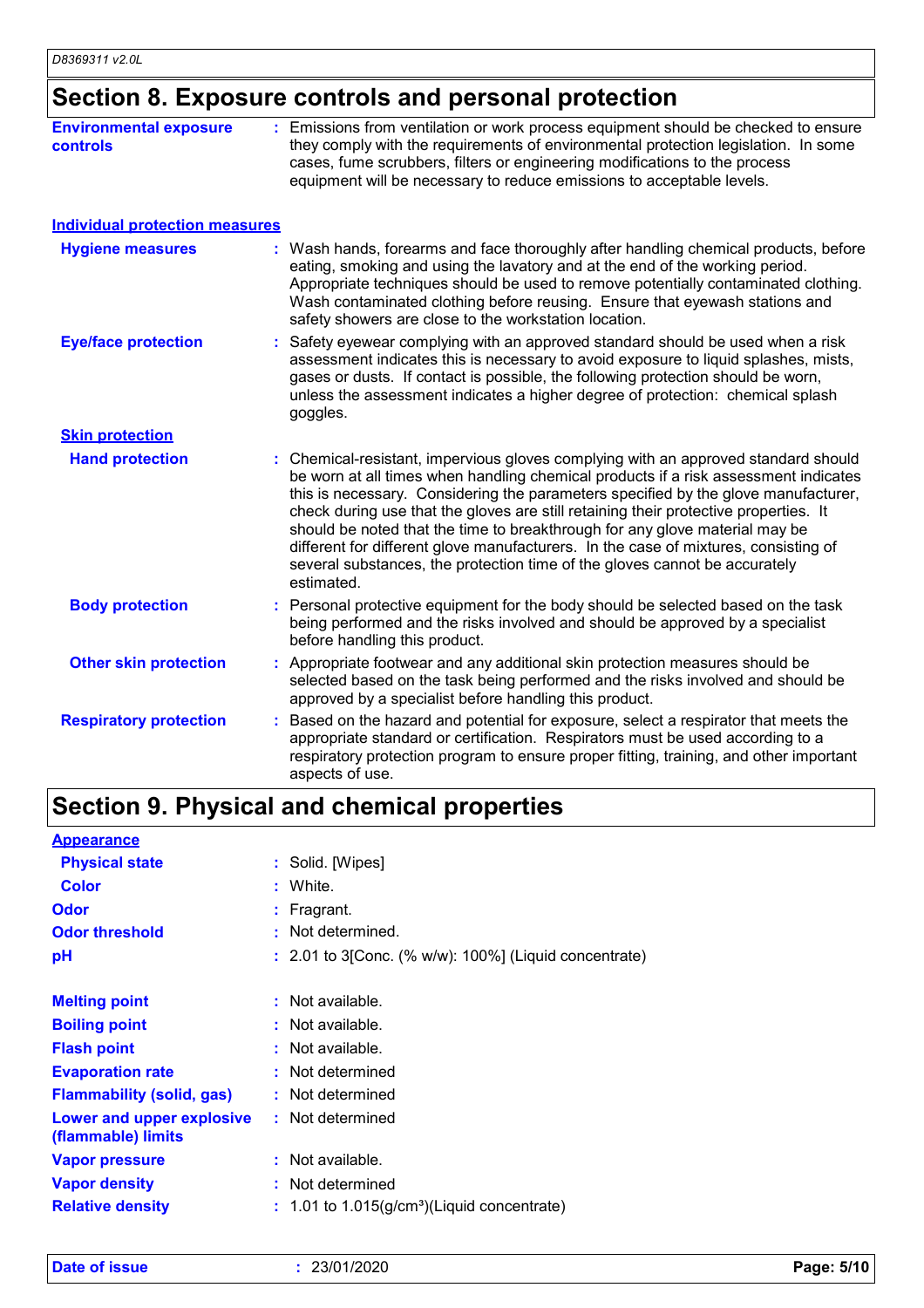### **Section 9. Physical and chemical properties**

| <b>Solubility</b>                                 | : Easily soluble in the following materials: cold water and hot water. (Liquid<br>concentrate) |
|---------------------------------------------------|------------------------------------------------------------------------------------------------|
| <b>Solubility in water</b>                        | $:$ Not available.                                                                             |
| <b>Partition coefficient: n-</b><br>octanol/water | : Not determined                                                                               |
| <b>Auto-ignition temperature</b>                  | $:$ Not available.                                                                             |
| <b>Decomposition temperature :</b> Not available. |                                                                                                |
| <b>Viscosity</b>                                  | : Not available.                                                                               |
| Flow time (ISO 2431)                              | : Not available.                                                                               |

## **Section 10. Stability and reactivity**

| <b>Reactivity</b>                            | : No specific test data related to reactivity available for this product or its ingredients.              |
|----------------------------------------------|-----------------------------------------------------------------------------------------------------------|
| <b>Chemical stability</b>                    | : The product is stable.                                                                                  |
| <b>Possibility of hazardous</b><br>reactions | : Under normal conditions of storage and use, hazardous reactions will not occur.                         |
| <b>Conditions to avoid</b>                   | : No specific data.                                                                                       |
| <b>Incompatible materials</b>                | : No specific data.                                                                                       |
| <b>Hazardous decomposition</b><br>products   | : Under normal conditions of storage and use, hazardous decomposition products<br>should not be produced. |

### **Section 11. Toxicological information**

#### **Information on toxicological effects**

#### **Acute toxicity**

| <b>Product/ingredient name</b>              | <b>Result</b>                | <b>Species</b>        | <b>Dose</b>              | <b>Exposure</b> |
|---------------------------------------------|------------------------------|-----------------------|--------------------------|-----------------|
| L-Lactic acid (2-hydroxy<br>propionic acid) | <b>LC50 Inhalation Vapor</b> | Rat - Male,<br>Female | 7.94 mg/l                | 4 hours         |
|                                             | LD50 Dermal                  | Rabbit - Male         | 2000 mg/kg               |                 |
|                                             | LD50 Oral                    | Rat - Female          | 3543 mg/kg               |                 |
| ethanol                                     | <b>LC50 Inhalation Vapor</b> | Rat                   | 124700 mg/m <sup>3</sup> | 4 hours         |
|                                             | LD50 Oral                    | Rat                   | 7 g/kg                   |                 |
| Diethylene glycol monoethyl<br>ether        | LD50 Oral                    | Rat                   | 7500 mg/kg               |                 |

**Conclusion/Summary :** Based on available data, the classification criteria are not met.

**Irritation/Corrosion**

| <b>Product/ingredient name</b>              | <b>Result</b>            | <b>Species</b> | <b>Score</b> | <b>Exposure</b>     | <b>Observation</b> |
|---------------------------------------------|--------------------------|----------------|--------------|---------------------|--------------------|
| L-Lactic acid (2-hydroxy<br>propionic acid) | Skin - Irritant          | Rabbit         |              | 24 hours            |                    |
| ethanol                                     | Eyes - Moderate irritant | Rabbit         |              | 0.066666667         |                    |
|                                             |                          |                |              | Iminutes 100        |                    |
|                                             |                          |                |              | milligrams          |                    |
|                                             | Eyes - Mild irritant     | Rabbit         |              | 24 hours 500        |                    |
|                                             |                          |                |              | milligrams          |                    |
|                                             | Eyes - Moderate irritant | Rabbit         |              | 100                 |                    |
|                                             |                          |                |              | <b>Imicroliters</b> |                    |
|                                             | Skin - Mild irritant     | Rabbit         |              | 1400                |                    |
|                                             |                          |                |              | milligrams          |                    |
|                                             | Skin - Moderate irritant | Rabbit         |              | 24 hours 20         |                    |
|                                             |                          |                |              | milligrams          |                    |
| Diethylene glycol monoethyl                 | Eyes - Mild irritant     | Rabbit         |              | 125                 |                    |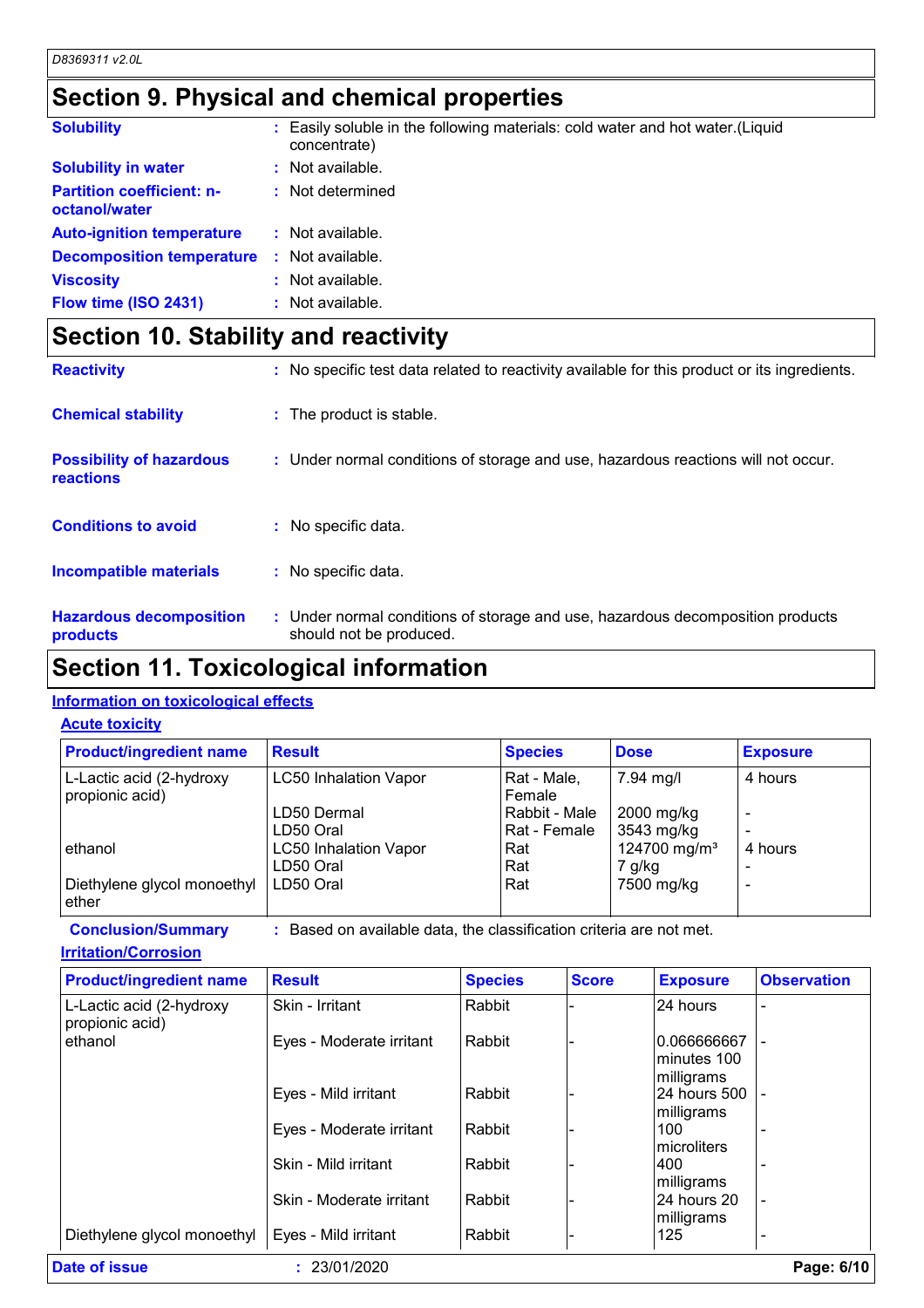## **Section 11. Toxicological information**

| ether             | Eyes - Moderate irritant | Rabbit | milligrams<br>500                           |  |
|-------------------|--------------------------|--------|---------------------------------------------|--|
|                   | Skin - Mild irritant     | Rabbit | milligrams<br>24 hours 500  -<br>milligrams |  |
| Conclusion Cummon |                          |        |                                             |  |

#### **Conclusion/Summary**

- **Skin :** Based on available data, the classification criteria are not met.
- **Eyes :** Based on Calculation Method: Causes serious eye irritation.
- **Respiratory :** Based on available data, the classification criteria are not met.

#### **Sensitization**

| <b>Product/ingredient name</b>                            | <b>Route of</b><br>exposure      | <b>Species</b>                                                      | <b>Result</b>   |
|-----------------------------------------------------------|----------------------------------|---------------------------------------------------------------------|-----------------|
| L-Lactic acid (2-hydroxy<br>propionic acid)               | skin                             | Guinea pig                                                          | Not sensitizing |
| <b>Conclusion/Summary</b>                                 |                                  |                                                                     |                 |
| <b>Skin</b>                                               |                                  | : Based on available data, the classification criteria are not met. |                 |
| <b>Respiratory</b>                                        |                                  | : Based on available data, the classification criteria are not met. |                 |
| <b>Mutagenicity</b>                                       |                                  |                                                                     |                 |
| Not available.                                            |                                  |                                                                     |                 |
| <b>Conclusion/Summary</b>                                 |                                  | : Based on available data, the classification criteria are not met. |                 |
| <b>Carcinogenicity</b>                                    |                                  |                                                                     |                 |
| Not available.                                            |                                  |                                                                     |                 |
| <b>Conclusion/Summary</b>                                 |                                  | : Based on available data, the classification criteria are not met. |                 |
| <b>Reproductive toxicity</b>                              |                                  |                                                                     |                 |
| Not available.                                            |                                  |                                                                     |                 |
| <b>Conclusion/Summary</b>                                 |                                  | : Based on available data, the classification criteria are not met. |                 |
| <b>Teratogenicity</b>                                     |                                  |                                                                     |                 |
| Not available.                                            |                                  |                                                                     |                 |
| <b>Conclusion/Summary</b>                                 |                                  | : Based on available data, the classification criteria are not met. |                 |
| <b>Specific target organ toxicity (single exposure)</b>   |                                  |                                                                     |                 |
| Not available.                                            |                                  |                                                                     |                 |
| <b>Specific target organ toxicity (repeated exposure)</b> |                                  |                                                                     |                 |
| Not available.                                            |                                  |                                                                     |                 |
| <b>Aspiration hazard</b>                                  |                                  |                                                                     |                 |
| Not available.                                            |                                  |                                                                     |                 |
|                                                           |                                  |                                                                     |                 |
| <b>Information on the likely</b>                          | : Not available.                 |                                                                     |                 |
| routes of exposure                                        |                                  |                                                                     |                 |
| <b>Potential acute health effects</b>                     |                                  |                                                                     |                 |
| <b>Eye contact</b>                                        | : Causes serious eye irritation. |                                                                     |                 |
| <b>Inhalation</b>                                         |                                  | No known significant effects or critical hazards.                   |                 |
| <b>Skin contact</b>                                       |                                  | No known significant effects or critical hazards.                   |                 |
| <b>Ingestion</b>                                          |                                  | No known significant effects or critical hazards.                   |                 |
|                                                           |                                  |                                                                     |                 |

#### **Symptoms related to the physical, chemical and toxicological characteristics**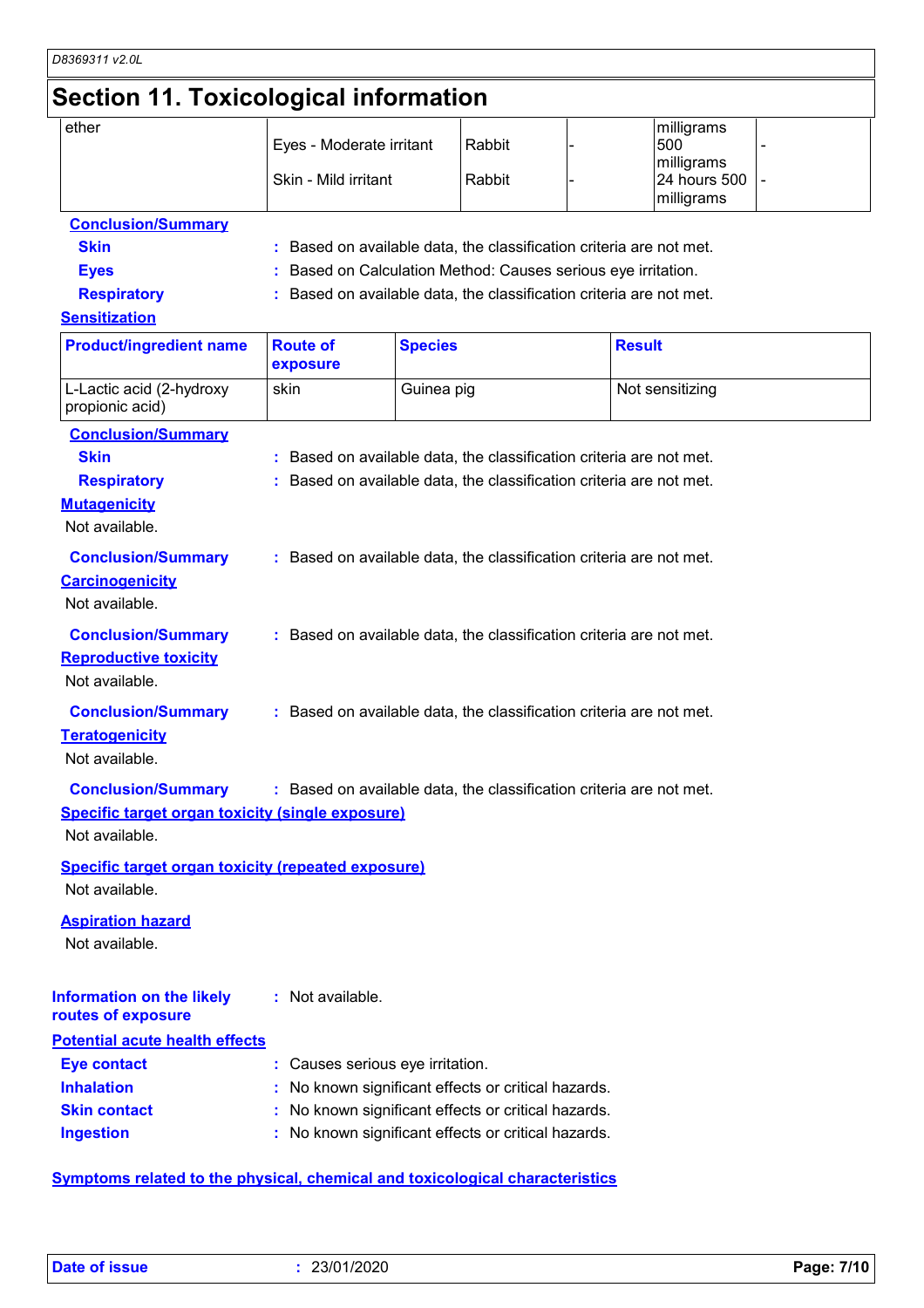# **Section 11. Toxicological information**

| Eye contact                             | : Adverse symptoms may include the following:<br>pain or irritation<br>watering<br>redness |
|-----------------------------------------|--------------------------------------------------------------------------------------------|
| <b>Inhalation</b>                       | : No specific data.                                                                        |
| <b>Skin contact</b>                     | : No specific data.                                                                        |
| <b>Ingestion</b>                        | : No specific data.                                                                        |
|                                         | Delayed and immediate effects and also chronic effects from short and long term exposure   |
| <b>Short term exposure</b>              |                                                                                            |
| <b>Potential immediate</b><br>effects   | : Not available.                                                                           |
| <b>Potential delayed effects</b>        | : Not available.                                                                           |
| <b>Long term exposure</b>               |                                                                                            |
| <b>Potential immediate</b><br>effects   | : Not available.                                                                           |
| <b>Potential delayed effects</b>        | $:$ Not available.                                                                         |
| <b>Potential chronic health effects</b> |                                                                                            |
| Not available.                          |                                                                                            |
| <b>Conclusion/Summary</b>               | : Based on available data, the classification criteria are not met.                        |
| <b>General</b>                          | : No known significant effects or critical hazards.                                        |
| <b>Carcinogenicity</b>                  | : No known significant effects or critical hazards.                                        |
| <b>Mutagenicity</b>                     | : No known significant effects or critical hazards.                                        |
| <b>Teratogenicity</b>                   | : No known significant effects or critical hazards.                                        |
| <b>Developmental effects</b>            | : No known significant effects or critical hazards.                                        |
| <b>Fertility effects</b>                | : No known significant effects or critical hazards.                                        |
|                                         |                                                                                            |

#### **Numerical measures of toxicity**

**Acute toxicity estimates**

Not available.

# **Section 12. Ecological information**

| <b>Product/ingredient name</b>              | <b>Result</b>                            | <b>Species</b>                                | <b>Exposure</b> |
|---------------------------------------------|------------------------------------------|-----------------------------------------------|-----------------|
| L-Lactic acid (2-hydroxy<br>propionic acid) | Acute EC50 240000 µg/l Fresh water       | Daphnia - Daphnia magna                       | 48 hours        |
|                                             | Acute LC50 320000 µg/l Fresh water       | Algae - Pseudokirchneriella<br>subcapitata    | 96 hours        |
|                                             | Acute LC50 130 ppm Fresh water           | Fish - Oncorhynchus mykiss                    | 96 hours        |
| ethanol                                     | Acute EC50 17.921 mg/l Marine water      | Algae - Ulva pertusa                          | 96 hours        |
|                                             | Acute EC50 2000 µg/l Fresh water         | Daphnia - Daphnia magna                       | 48 hours        |
|                                             | Acute LC50 25500 µg/l Marine water       | Crustaceans - Artemia<br>franciscana - Larvae | 48 hours        |
|                                             | Acute LC50 11000000 µg/l Marine<br>water | Fish - Alburnus alburnus                      | 96 hours        |
|                                             | Chronic NOEC 4.995 mg/l Marine water     | Algae - Ulva pertusa                          | 96 hours        |
|                                             | Chronic NOEC 100 ul/L Fresh water        | Daphnia - Daphnia magna -<br>Neonate          | 21 days         |
| Diethylene glycol monoethyl<br>ether        | Acute LC50 3340000 µg/l Fresh water      | Daphnia - Daphnia magna -<br>Neonate          | 48 hours        |
|                                             | Acute LC50 6010000 µg/l Fresh water      | Fish - Ictalurus punctatus                    | 96 hours        |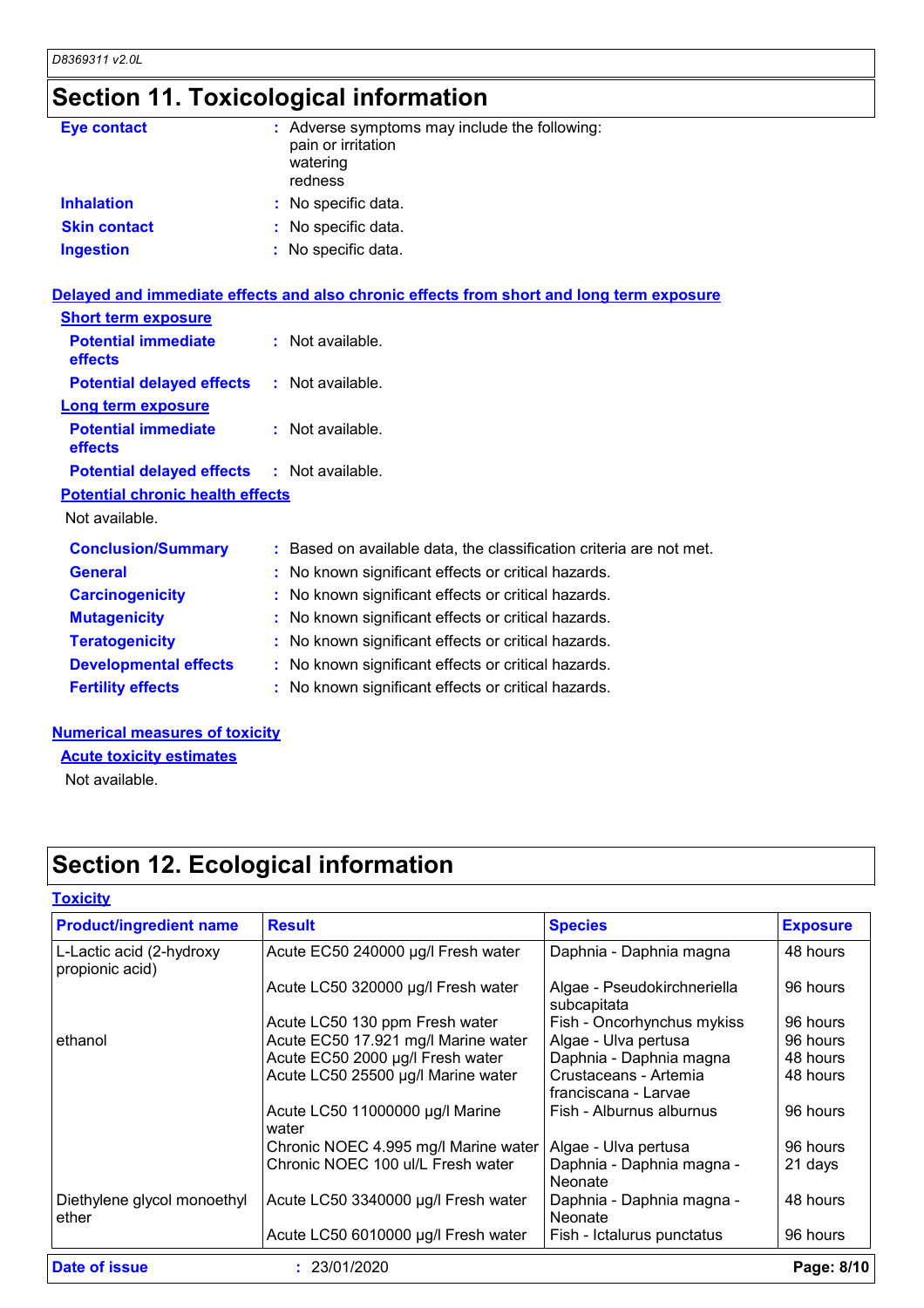### **Section 12. Ecological information**

**Conclusion/Summary :** Based on available data, the classification criteria are not met.

#### **Persistence and degradability**

Not available.

#### **Bioaccumulative potential**

| <b>Product/ingredient name</b>                   | $\mathsf{LogP}_\mathsf{ow}$ | <b>BCF</b> | <b>Potential</b> |
|--------------------------------------------------|-----------------------------|------------|------------------|
| ethanol<br>Diethylene glycol monoethyl<br>⊪ether | $-0.35$<br>$1 - 0.54$       |            | low<br>low       |

#### **Mobility in soil**

| <b>Soil/water partition</b> | : Not available. |
|-----------------------------|------------------|
| <b>coefficient (Koc)</b>    |                  |

**Other adverse effects** : No known significant effects or critical hazards.

### **Section 13. Disposal considerations**

| <b>Disposal methods</b> | : The generation of waste should be avoided or minimized wherever possible.<br>Disposal of this product, solutions and any by-products should at all times comply<br>with the requirements of environmental protection and waste disposal legislation<br>and any regional local authority requirements. Dispose of surplus and non-<br>recyclable products via a licensed waste disposal contractor. Waste should not be<br>disposed of untreated to the sewer unless fully compliant with the requirements of<br>all authorities with jurisdiction. Waste packaging should be recycled. Incineration or<br>landfill should only be considered when recycling is not feasible. This material and<br>its container must be disposed of in a safe way. Care should be taken when<br>handling emptied containers that have not been cleaned or rinsed out. Empty |
|-------------------------|---------------------------------------------------------------------------------------------------------------------------------------------------------------------------------------------------------------------------------------------------------------------------------------------------------------------------------------------------------------------------------------------------------------------------------------------------------------------------------------------------------------------------------------------------------------------------------------------------------------------------------------------------------------------------------------------------------------------------------------------------------------------------------------------------------------------------------------------------------------|
|                         | containers or liners may retain some product residues. Avoid dispersal of spilled<br>material and runoff and contact with soil, waterways, drains and sewers.                                                                                                                                                                                                                                                                                                                                                                                                                                                                                                                                                                                                                                                                                                 |

### **Section 14. Transport information**

|                                      | <b>ADG</b>               | <b>ADR/RID</b> | <b>IMDG</b>    | <b>IATA</b>    |
|--------------------------------------|--------------------------|----------------|----------------|----------------|
| <b>UN number</b>                     | Not regulated.           | Not regulated. | Not regulated. | Not regulated. |
| <b>UN proper</b><br>shipping name    | $\overline{\phantom{0}}$ |                |                |                |
| <b>Transport hazard</b><br>class(es) |                          |                | ٠              |                |
| <b>Packing group</b>                 | $\overline{\phantom{a}}$ |                | ۰              |                |
| <b>Environmental</b><br>hazards      | No.                      | No.            | No.            | No.            |

**Special precautions for user Transport within user's premises:** always transport in closed containers that are **:** upright and secure. Ensure that persons transporting the product know what to do in the event of an accident or spillage.

**Transport in bulk according to Annex II of MARPOL and the IBC Code :** Not available.

**Date of issue :** 23/01/2020 **Page: 9/10**